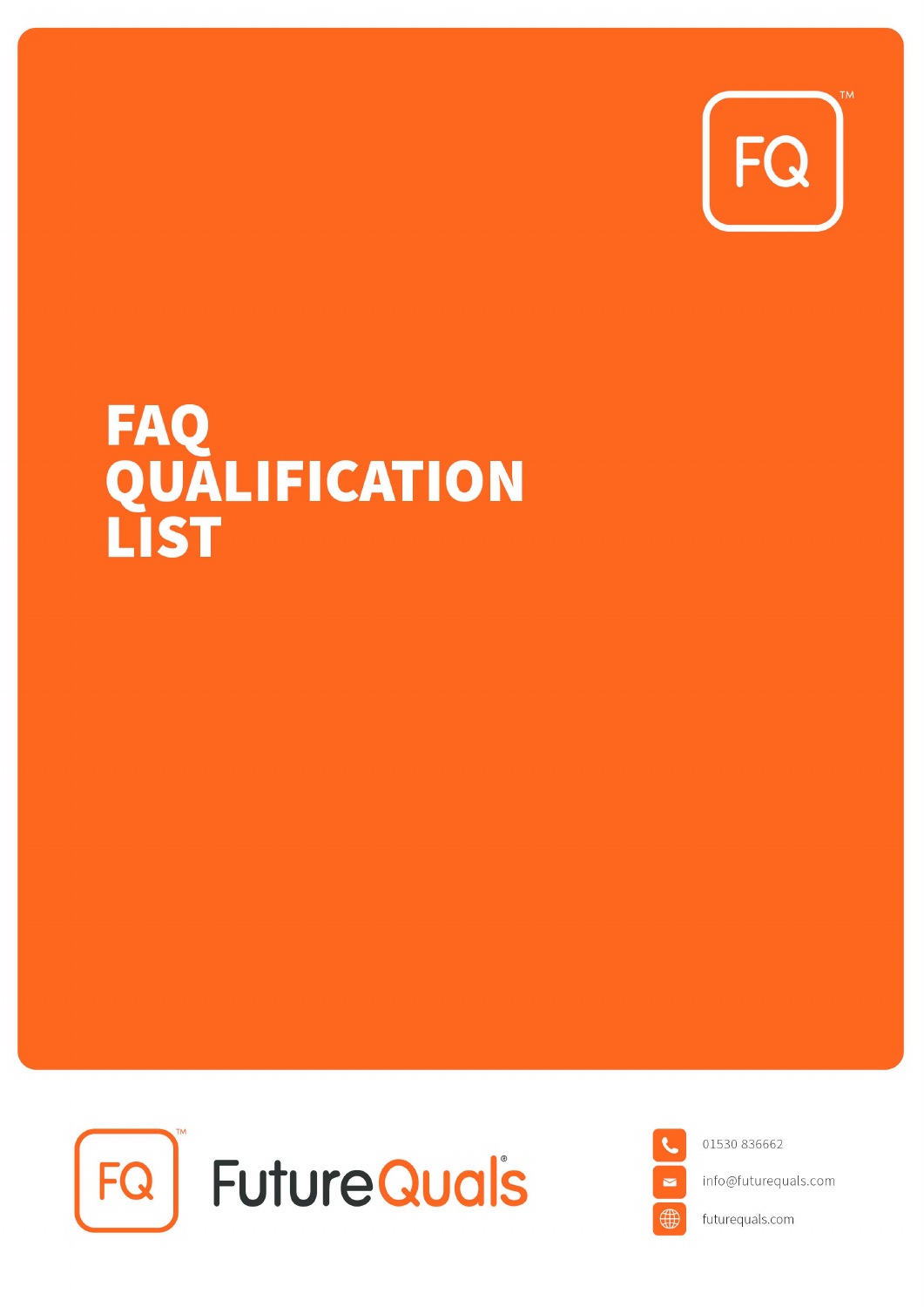# **Version Control Information**

| <b>Document details</b>            |                                                |
|------------------------------------|------------------------------------------------|
| Document name                      | <b>FAQ Qualification List</b>                  |
| Purpose of document                | Lists all current and available qualifications |
| Change applied to existing version | V <sub>33</sub>                                |
| Document owner                     | <b>Product Development Team</b>                |

| <b>Version history</b>                       |               |                                                                                                                                                      |                                                                                                                                                                                                                                                                                                                                        |
|----------------------------------------------|---------------|------------------------------------------------------------------------------------------------------------------------------------------------------|----------------------------------------------------------------------------------------------------------------------------------------------------------------------------------------------------------------------------------------------------------------------------------------------------------------------------------------|
| <b>New version number after</b><br>amendment | Date amended  | <b>Section</b>                                                                                                                                       | Details of change/s                                                                                                                                                                                                                                                                                                                    |
| V17                                          | 11/10/2018    | Engineering                                                                                                                                          | New qualification L2CPWME added                                                                                                                                                                                                                                                                                                        |
| V18                                          | 01/04/2019    | <b>Qualifications listed</b><br>to the right, have<br>been removed as part<br>of the annual<br>qualification validity<br>cycle                       | L2AEPLSH, L1AIFSP, L2AFSPS, L1AITUSITQ,<br>L2DITUSITQ, L3DITUSITQ, L3DRSM, L2CHCPFBS,<br>L2CHCPFPC, L2CHCPFS, L2CHCPH (Housekeeping),<br>L2NVQDBS, L2NVQDFPC, L2NVQDH, L2AERR,<br>L4NVQDBA, L2CPS, L2DBA, L3DSMB. L2NVQDFBS<br>and L3CRK were removed as they were previously<br>withdrawn and no longer have learners in<br>progress. |
| V19                                          | 06/06/19      | <b>Health and Social</b><br>Care                                                                                                                     | New qualification L5DLMAC added                                                                                                                                                                                                                                                                                                        |
| V20                                          | 08/07/19      | <b>FSQ</b>                                                                                                                                           | New Functional Skills Qualifications (English and<br>Maths)                                                                                                                                                                                                                                                                            |
| V21                                          | 23/7/19/      | SQA                                                                                                                                                  | SL6APFA & SQAAAD qualifications being<br>withdrawn so closed for registrations.                                                                                                                                                                                                                                                        |
| V <sub>22</sub>                              | 06/08/19      | <b>Health and Social</b><br>Care                                                                                                                     | New qualification L4DAC added                                                                                                                                                                                                                                                                                                          |
| V <sub>23</sub>                              | August 2019   | Throughout                                                                                                                                           | Additional information of which region of the UK<br>qualifications are offered in.                                                                                                                                                                                                                                                     |
| V24                                          | February 2020 | Ambulance Service<br>Clinical                                                                                                                        | <b>LCFROS approved for NI</b>                                                                                                                                                                                                                                                                                                          |
| V25                                          | May 2020      | Throughout                                                                                                                                           | Changes to regulation in Wales and NI                                                                                                                                                                                                                                                                                                  |
| V26                                          | June 2020     | Throughout                                                                                                                                           | Withdrawal of qualifications                                                                                                                                                                                                                                                                                                           |
| V <sub>27</sub>                              | June 2021     | Ambulance Service -<br><b>Clinical and Health</b><br>Health and Social<br>Care, Health and<br>Safety, First Aid,<br>Engineering and<br>Manufacturing | Qualifications added: L3AFROSASCOR,<br>L3AFROSASCR, L3AFROSEFR, L3AIECFR (Ambulance<br>Service - Clinical) L3AMHWFA, L2AMHWR (Health)<br>Qualifications removed: L2AERRHSCCYPS,<br>L2AUSHAM, L2CPWASC, L2DHSCAE, L3CPWASC,<br>L3DHSCAE, L4DDP, L5DDAP (Health and Social<br>Care) 501/1634/4 (Health and Safety) L2AAFA                |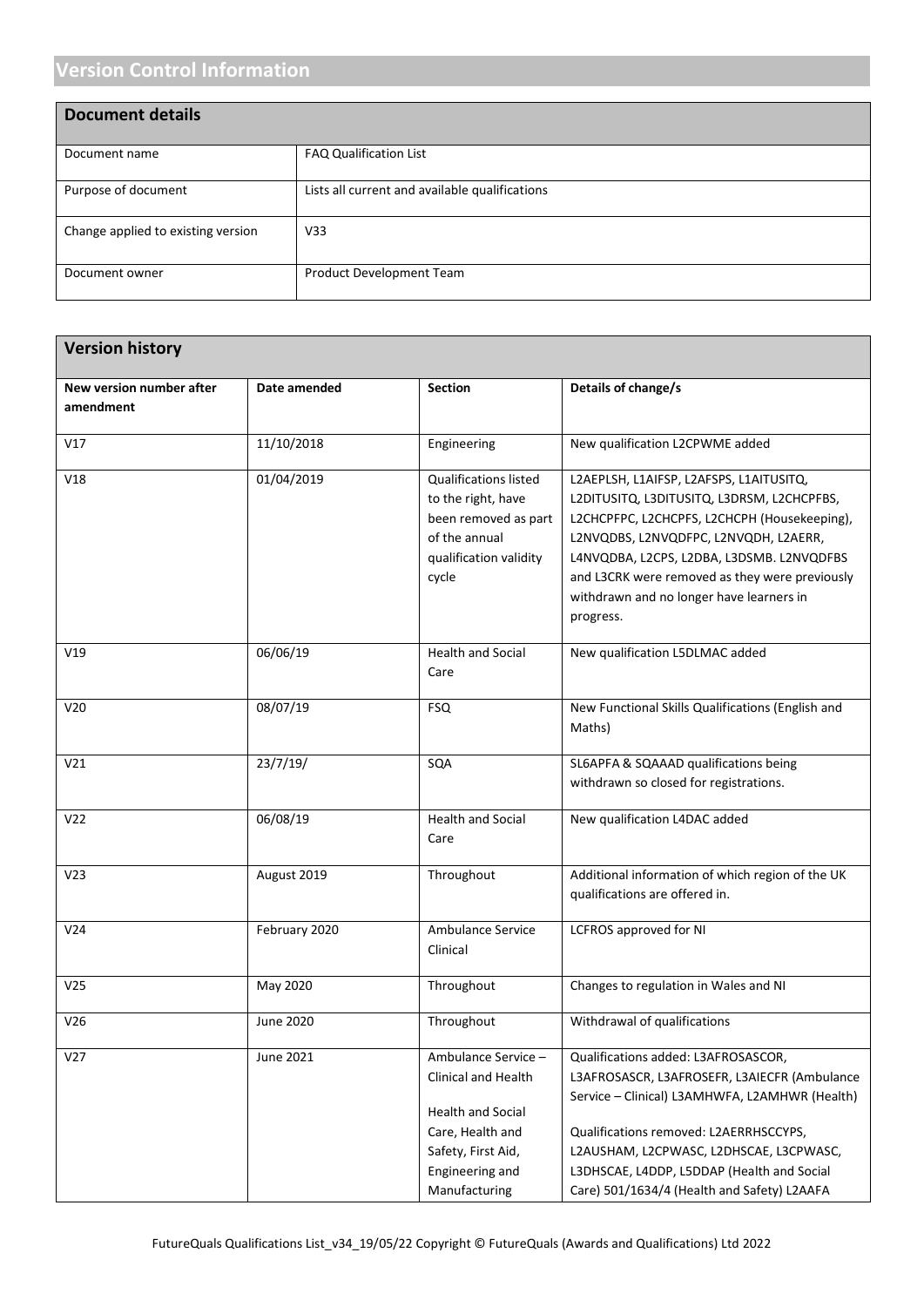|                 |                  | Technologies,                  | (First Aid) L2NVQDBIT, L3NVQDBIT, L3DBIT            |
|-----------------|------------------|--------------------------------|-----------------------------------------------------|
|                 |                  | Transportation                 | (Engineering and Manufacturing Technologies)        |
|                 |                  | Operations and                 | L2AKPBCD, L2NVQDPCVBC, L3CAOGK, L3DAOG              |
|                 |                  | Maintenance,                   | (Transportation Operations and Maintenance)         |
|                 |                  | Retailing and                  | L2CPTBS, L2CRK, L2CRS, L2CTBS (Retailing and        |
|                 |                  | Wholesaling,                   | Wholesaling) L2AERRLI (Warehousing and              |
|                 |                  | Warehousing and                | Distribution) L2CFOS, L2CPFOS (Funeral              |
|                 |                  | Distribution, Funeral          | Operations) L2CHCPBS, L2CHCPHS, L2NVQDHS            |
|                 |                  | Operations,                    | (Hospitality and Catering) L2CSTLS, L3DSSTLS        |
|                 |                  | Hospitality and                | (Supporting Teaching and Learning Qualifications)   |
|                 |                  | Catering, Supporting           | L2AIAG (Advice and Guidance) ELCPE3, L1DP,          |
|                 |                  | Teaching and                   | L3CBSHE (Foundations for Learning and Life)         |
|                 |                  | Learning                       | L2CCCO, L2DCS, L2NVQCCCO, L3DCS, L4NVQDCS           |
|                 |                  | Qualifications, Advice         | (Customer Service and Contact Centre Operations)    |
|                 |                  | and Guidance,                  | FSICTL1 (Level 1 Functional Skills in ICT) FSICTL2  |
|                 |                  | Foundations for                | (Level 2 Functional Skills in ICT) FSEL1 (Level 1   |
|                 |                  | Learning and Life,             | Functional Skills in English) FSEL2 (Level 2        |
|                 |                  | Customer Service and           | Functional Skills in English) FSML1 (Level 1        |
|                 |                  | <b>Contact Centre</b>          | Functional Skills in Maths) FSML2 (Level 2          |
|                 |                  | Operations,                    | <b>Functional Skills in Maths)</b>                  |
|                 |                  | <b>Functional Skills</b>       |                                                     |
| V <sub>28</sub> | <b>July 2021</b> | <b>Forest School</b>           | Updated L3CFSPL (Forest School) - no longer closed  |
|                 |                  |                                | for registrations.                                  |
|                 |                  |                                |                                                     |
|                 |                  | Throughout                     | Price column and info added for all qualifications. |
|                 |                  |                                |                                                     |
| V29             | August 2021      | Ambulance Service              | 603/7366/0 (FAQ Level 3 Award in Immediate          |
|                 |                  | Clinical                       | Emergency Care: Fire and Rescue) now regulated      |
|                 |                  |                                | in Northern Ireland                                 |
| V30             | December 2021    | <b>Education, Training</b>     | 'Education and Training' title updated to           |
|                 |                  | and Assessing                  | 'Education, Training and Assessing'                 |
|                 |                  |                                |                                                     |
|                 |                  |                                | 'FAQ Level 3 Certificate in Forest School           |
|                 |                  |                                | Programme Leadership (L3CFSPL)' moved to            |
|                 |                  |                                | Education, Training and Assessing section.          |
|                 |                  |                                |                                                     |
|                 |                  | <b>Facilities and Cleaning</b> |                                                     |
|                 |                  | <b>Services</b>                |                                                     |
|                 |                  | Foundations for                | Updated L1AP, L2CFSP, L2CWS, SQAL6DECS -            |
|                 |                  | Learning and Life              | closed for registrations.                           |
|                 |                  |                                |                                                     |
|                 |                  | <b>SQA Qualifications</b>      |                                                     |
|                 |                  |                                |                                                     |
| V31             | February 2022    | <b>SQA Qualifications</b>      | Removal of SQAL6DECS following withdrawal of        |
|                 |                  |                                | qualification.                                      |
| V <sub>32</sub> | February 2022    | Transportation                 | Removal of 601/4161/X following withdrawal of       |
|                 |                  | Operations and                 | qualification.                                      |
|                 |                  | Maintenance                    |                                                     |
|                 |                  |                                | Removal of 601/5822/0 following withdrawal of       |
|                 |                  | <b>Health and Social</b>       | qualification.                                      |
|                 |                  | Care                           |                                                     |
|                 |                  |                                |                                                     |
|                 |                  | Engineering and                |                                                     |
|                 |                  | Manufacturing                  | Removal of 601/4341/1 following withdrawal of       |
|                 |                  |                                |                                                     |
|                 |                  | Technologies                   | qualification.                                      |
|                 |                  |                                |                                                     |
|                 |                  |                                |                                                     |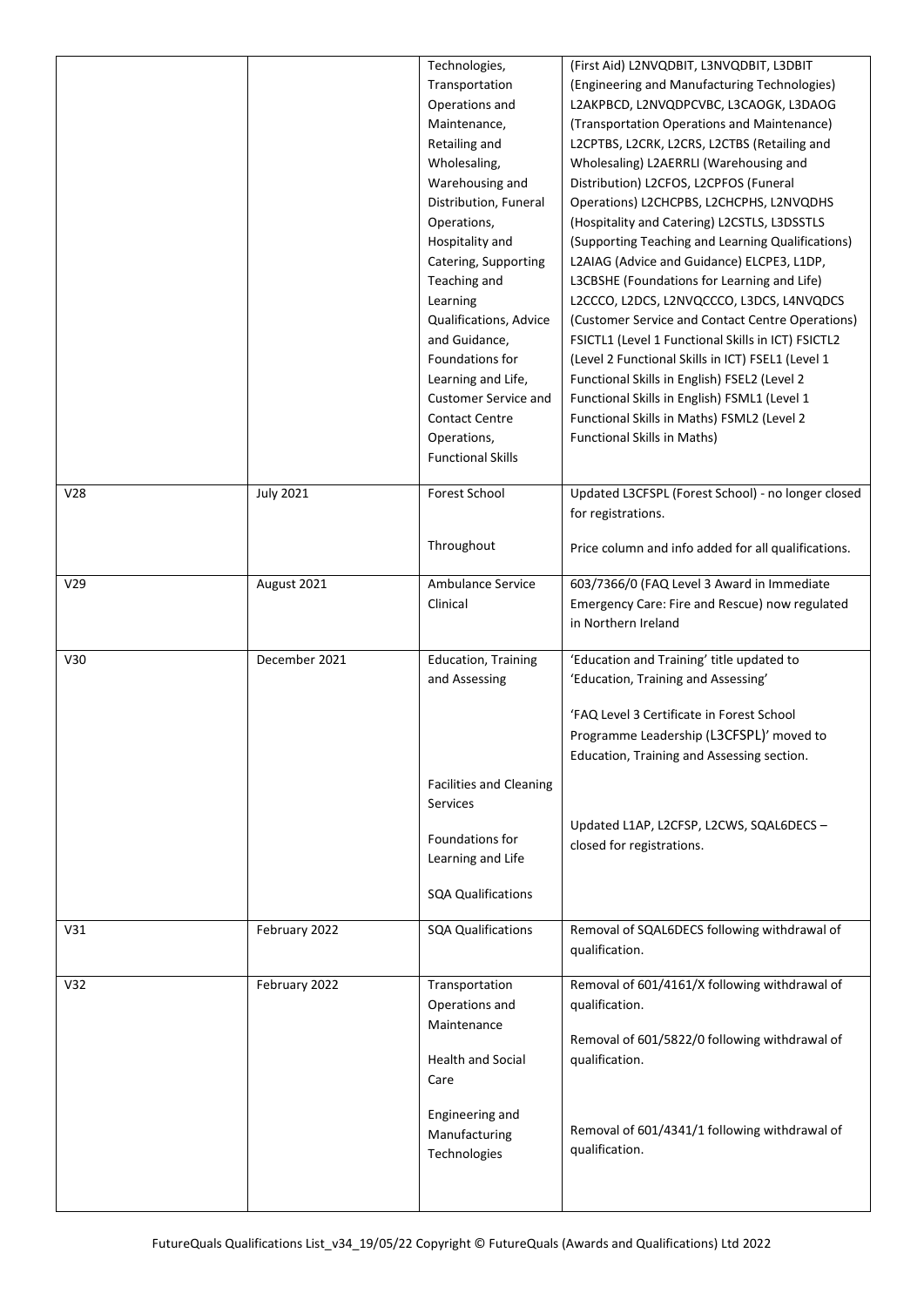|          | <b>Facilities and Cleaning</b> | Removal of 601/3024/6 and 601/3810/5 following                                            |
|----------|--------------------------------|-------------------------------------------------------------------------------------------|
|          | <b>Services</b>                | withdrawal of qualifications.                                                             |
|          |                                |                                                                                           |
| May 2022 | Hospitality and                | Removal of 600/1306/0, 600/1367/9 and                                                     |
|          | Catering                       | 600/1368/0 following withdrawal of qualifications.                                        |
|          |                                |                                                                                           |
|          | <b>Facilities and Cleaning</b> | 601/3009/X removed following withdrawal.                                                  |
|          | <b>Services</b>                |                                                                                           |
|          |                                |                                                                                           |
| May 2022 | Engineering and                | 603/3649/3 removed due to withdrawal.                                                     |
|          | Manufacturing                  |                                                                                           |
|          | Technologies                   |                                                                                           |
|          |                                |                                                                                           |
|          | <b>Health and Safety</b>       | 501/1399/9 removed due to withdrawal.                                                     |
|          |                                |                                                                                           |
|          |                                | 603/1043/1 removed due to withdrawal                                                      |
|          |                                |                                                                                           |
|          |                                | 610/0707/9 added.                                                                         |
|          |                                |                                                                                           |
|          |                                |                                                                                           |
|          |                                | 610/0240/9 added.                                                                         |
|          |                                |                                                                                           |
|          | Ambulance Service -            | 603/7901/7 added.                                                                         |
|          |                                |                                                                                           |
|          |                                |                                                                                           |
|          |                                | <b>Health and Social</b><br>Care<br>Health, Public<br>Services and Care<br><b>Driving</b> |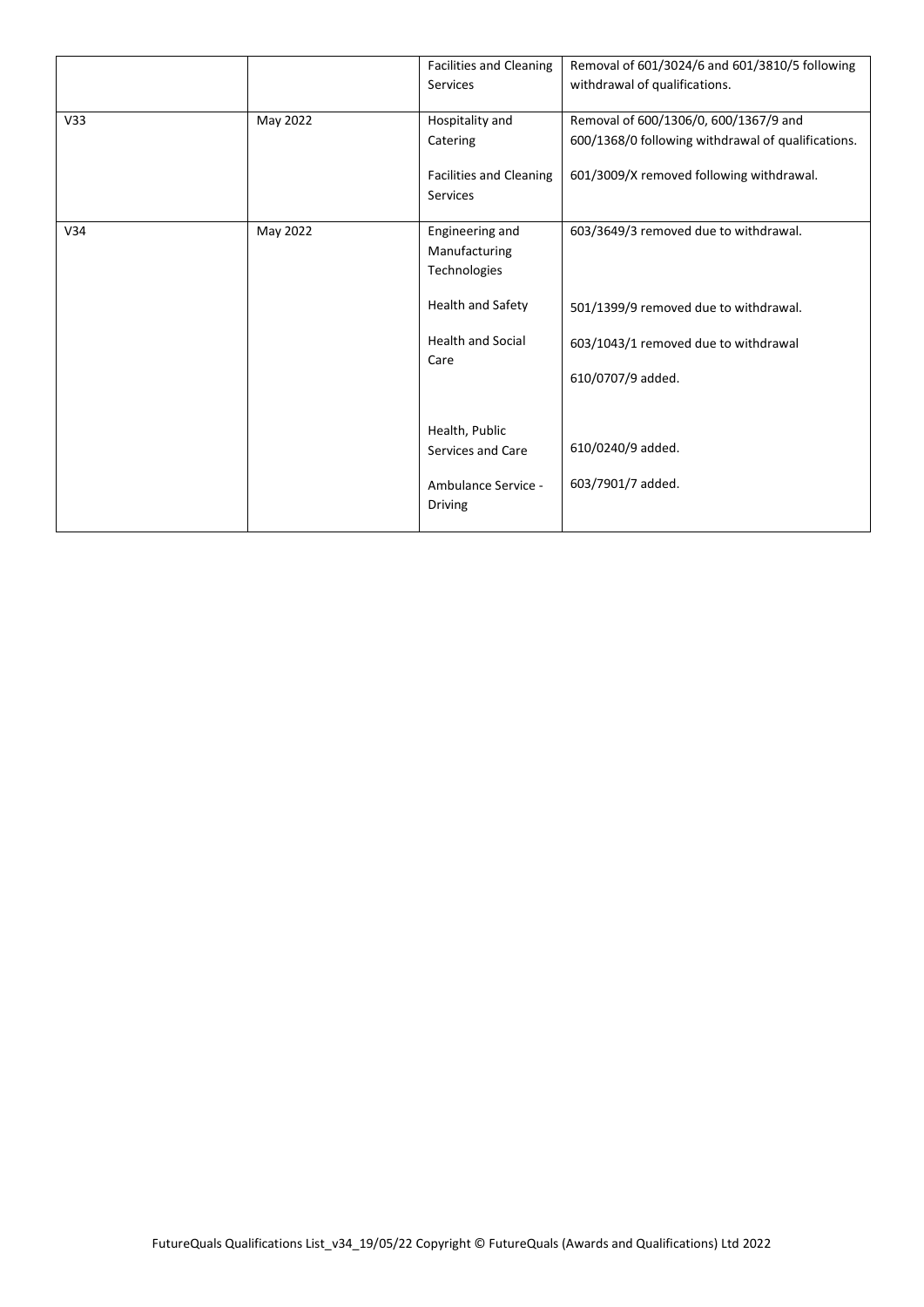# **Health, Public Services and Care**

#### **Ambulance Service – Clinical**

| <b>QAN</b> | Code             | Qualification                                                                                                | <b>England</b> | <b>Northern Ireland</b> | <b>Wales</b>   | <b>Price</b> |
|------------|------------------|--------------------------------------------------------------------------------------------------------------|----------------|-------------------------|----------------|--------------|
| 603/1299/3 | L3AAPCNUCS       | FAQ Level 3 Award in Ambulance Patient Care: Non-Urgent Care Services                                        |                |                         |                | £55.00       |
| 601/4245/5 | L3AIMA           | FAQ Level 3 Award in the Immediate Management of Anaphylaxis                                                 |                |                         |                | £8.50        |
| 601/3924/9 | L3AOTA           | FAQ Level 3 Award in Oxygen Therapy Administration                                                           |                |                         | ✔              | £8.50        |
| 603/1300/6 | L3CAPCNUCS       | FAQ Level 3 Certificate in Ambulance Patient Care: Non-Urgent Care Services                                  |                |                         | $\checkmark^*$ | £65.00       |
| 603/1301/8 | <b>L3CAPCUCS</b> | FAQ Level 3 Certificate in Ambulance Patient Care: Urgent Care Services                                      |                |                         | $\checkmark^*$ | £65.00       |
| 601/3713/7 | <b>L3CIECFR</b>  | FAQ Level 3 Certificate in Immediate Emergency Care for Fire and Rescue (CLOSED FOR<br><b>REGISTRATIONS)</b> |                |                         | $\checkmark^*$ | £35.00       |
| 603/2146/5 | L3DAEUCS         | FAQ Level 3 Diploma in Ambulance Emergency and Urgent Care Support                                           |                |                         | ✔              | £90.00       |
| 601/7496/1 | L4DAAP           | FAQ Level 4 Diploma for Associate Ambulance Practitioners                                                    |                |                         | $\checkmark^*$ | £120.00      |
| 603/6252/2 | L3AFROSASCR      | FAQ Level 3 Award for First Responders on Scene: Ambulance Service Community<br>Responder                    |                |                         |                | £35.00       |
| 603/6796/9 | L3AFROSASCOR     | FAQ Level 3 Award for First Responders on Scene: Ambulance Service Co-Responder                              | ✔              | ✔                       |                | £35.00       |
| 603/6795/7 | L3AFROSEFR       | FAQ Level 3 Award for First Responders on Scene: Emergency First Responder                                   |                |                         |                | £35.00       |
| 603/7366/0 | <b>L3AIECFR</b>  | FAQ Level 3 Award in Immediate Emergency Care: Fire and Rescue                                               |                |                         |                | £35.00       |
| 610/0240/9 | DAAPL4           | FAQ Level 4 Diploma for Associate Ambulance Practitioners (RQF)                                              |                |                         |                | £120.00      |

#### **Ambulance Service – Driving**

| <b>QAN</b> | Code     | <b>Qualification</b>                                                    | <b>England</b> | <b>Northern Ireland</b> | <b>Wales</b> | <b>Price</b> |
|------------|----------|-------------------------------------------------------------------------|----------------|-------------------------|--------------|--------------|
| 603/2147/7 | L3APCSAD | FAQ Level 3 Award in Patient Care Services: Ambulance Driving           |                |                         |              | £35.00       |
| 601/7335/X | L3CERAD  | FAQ Level 3 Certificate in Emergency Response Ambulance Driving         |                |                         | $\sqrt{*}$   | £59.50       |
| 603/0393/1 | L4DERADI | FAQ Level 4 Diploma in Emergency Response Ambulance Driving Instruction |                |                         |              | £350.00      |
| 603/7901/7 | CERADL3  | FAQ Level 3 Certificate in Emergency Response Ambulance Driving (RQF)   |                |                         |              | £59.50       |

#### **\*Denotes designated for funding in Wales**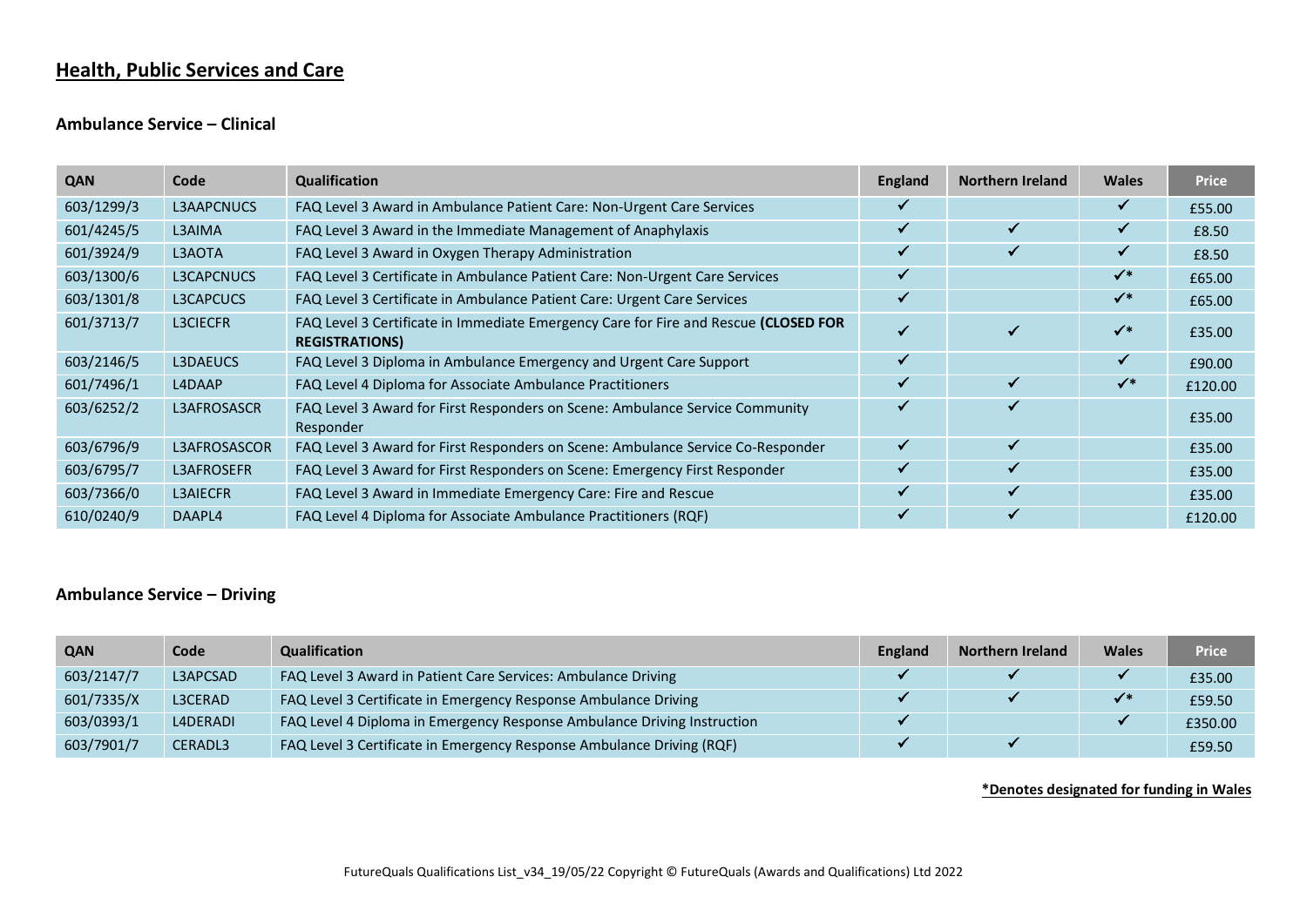#### **Health and Social Care**

| <b>QAN</b> | Code                          | <b>Qualification</b>                                                                                                            | <b>England</b> | <b>Northern Ireland</b> | <b>Wales</b> | <b>Price</b> |
|------------|-------------------------------|---------------------------------------------------------------------------------------------------------------------------------|----------------|-------------------------|--------------|--------------|
| 600/6825/5 | L2ASPCYP                      | FAQ Level 2 Award in Safeguarding and Protecting Children and Young People                                                      |                |                         |              | £10.00       |
| 603/2797/2 | L <sub>2</sub> D <sub>C</sub> | FAQ Level 2 Diploma in Care                                                                                                     |                |                         |              | £85.00       |
| 603/2556/2 | L3DHCS                        | FAQ Level 3 Diploma in Healthcare Support                                                                                       |                |                         |              | £95.00       |
| 603/2798/4 | L3DAC                         | FAQ Level 3 Diploma in Adult Care                                                                                               |                |                         |              | £95.00       |
| 601/4400/2 | L5DLHSCCYPSE-HA               | FAQ Level 5 Diploma in Leadership for Health and Social Care and Children and Young<br>People's Services (England) - 90 CREDITS | ✔              |                         |              | £130.00      |
| 603/4684/X | L5DLMAC                       | FAQ Level 5 Diploma in Leadership and Management for Adult Care                                                                 |                |                         |              | £130.00      |
| 601/8546/6 | L3DHS                         | FAQ Level 3 Diploma for Health Screeners                                                                                        | ✔              |                         |              | £75.00       |
| 610/0707/9 | <b>L2APAS</b>                 | FAQ Level 2 Award in the Principles of Adult Safeguarding (RQF)                                                                 |                |                         |              | £12.00       |

## **Health and Well-being**

| <b>QAN</b> | Code           | Qualification                                             | <b>England</b> | <b>Northern Ireland</b> | <b>Wales</b> | <b>Price</b> |
|------------|----------------|-----------------------------------------------------------|----------------|-------------------------|--------------|--------------|
| 603/7368/4 | L3AMHWFA       | FAQ Level 3 Award in Mental Health: Workplace First Aider |                |                         |              | £17.50       |
| 603/7367/2 | <b>L2AMHWR</b> | FAQ Level 2 Award in Mental Health: Workplace Responder   |                |                         |              | £12.50       |

#### **Health and Safety**

| <b>QAN</b> | Code   | <b>Qualification</b>                                 | <b>England</b> | <b>Northern Ireland</b> | <b>Wales</b> | <b>Price</b> |
|------------|--------|------------------------------------------------------|----------------|-------------------------|--------------|--------------|
| 501/2265/4 | .2ASMH | <b>FAQ Level 2 Award in Safe Moving and Handling</b> |                |                         |              | £6.50        |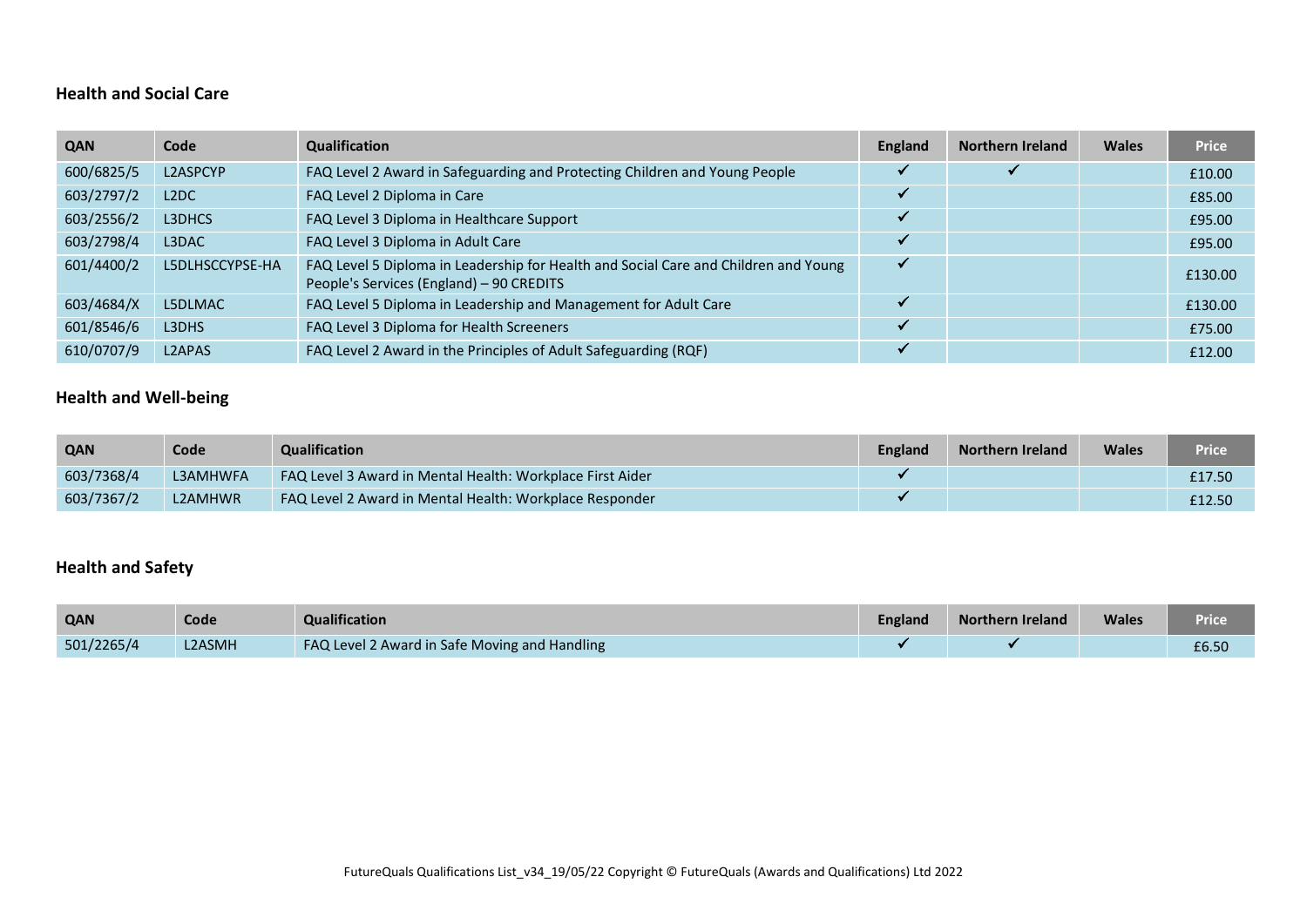#### **First Aid**

| <b>QAN</b> | Code     | <b>Qualification</b>                                                                        | <b>England</b> | <b>Northern Ireland</b> | <b>Wales</b> | <b>Price</b> |
|------------|----------|---------------------------------------------------------------------------------------------|----------------|-------------------------|--------------|--------------|
| 600/1616/4 | L2ACRAED | FAQ Level 2 Award in Cardiopulmonary Resuscitation and Automated External<br>Defibrillation |                |                         |              | £5.00        |
| 603/2409/0 | L3AEFAW  | FAQ Level 3 Award in Emergency First Aid at Work                                            |                |                         |              | £5.00        |
| 603/2408/9 | L3AFAW   | FAQ Level 3 Award in First Aid at Work                                                      |                |                         |              | £10.00       |
| 603/0961/1 | L3AEPFA  | FAQ Level 3 Award in Emergency Paediatric First Aid                                         |                |                         |              | £5.00        |
| 603/0962/3 | L3APFA   | FAQ Level 3 Award in Paediatric First Aid                                                   |                |                         |              | £10.00       |

## **Child Development and Well-being**

| <b>QAN</b> | Code       | <b>Qualification</b>                                                                    | <b>England</b> | <b>Northern Ireland</b> | <b>Wales</b> | <b>Price</b> |
|------------|------------|-----------------------------------------------------------------------------------------|----------------|-------------------------|--------------|--------------|
| 601/4425/7 | L3DCYPW    | FAQ Level 3 Diploma for the Children and Young People's Workforce                       |                |                         |              | £90.00       |
| 601/3816/6 | L3DEYECEYE | FAQ Level 3 Diploma in Early Years Education and Childcare (Early Years Educator)       |                |                         |              | £120.00      |
| 601/5174/2 | L3DRCE     | FAQ Level 3 Diploma for Residential Childcare (England)                                 |                |                         |              | £90.00       |
| 601/5175/4 | L5DLMRCE   | FAQ Level 5 Diploma in Leadership and Management for Residential Childcare<br>(England) |                |                         |              | £130.00      |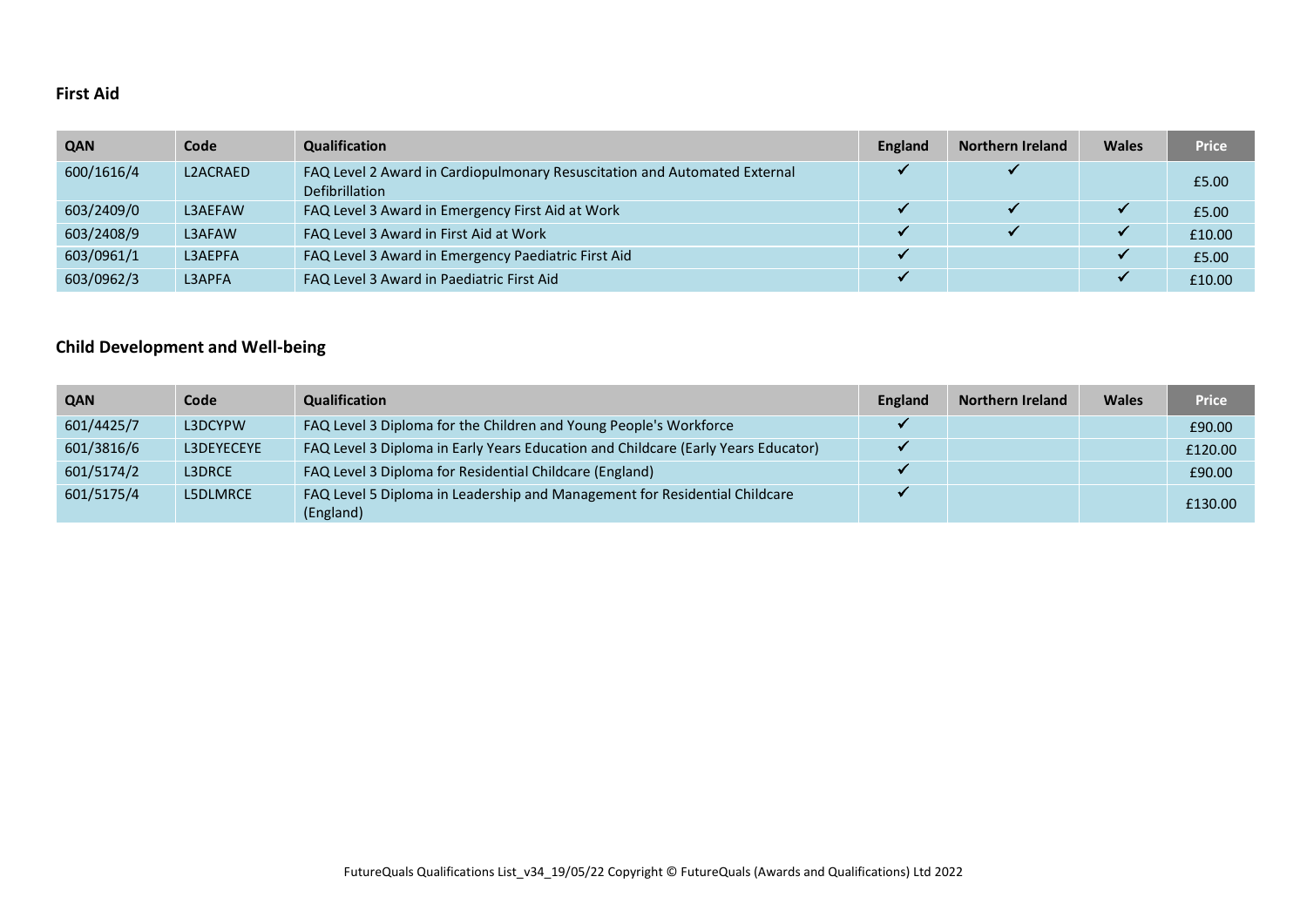# **Engineering and Manufacturing Technologies**

#### **Transportation Operations and Maintenance**

| QAN        | <b>Code</b> | Qualification                                                            | <b>England</b> | <b>Northern Ireland</b> | <b>Wales</b> | <b>Price</b> |
|------------|-------------|--------------------------------------------------------------------------|----------------|-------------------------|--------------|--------------|
| 601/6898/5 | L2CAOGK     | FAQ Level 2 Certificate in Aviation Operations on the Ground (Knowledge) |                |                         |              | £50.00       |
| 601/6894/8 | L2DAOG      | FAQ Level 2 Diploma in Aviation Operations on the Ground                 |                |                         |              | £90.00       |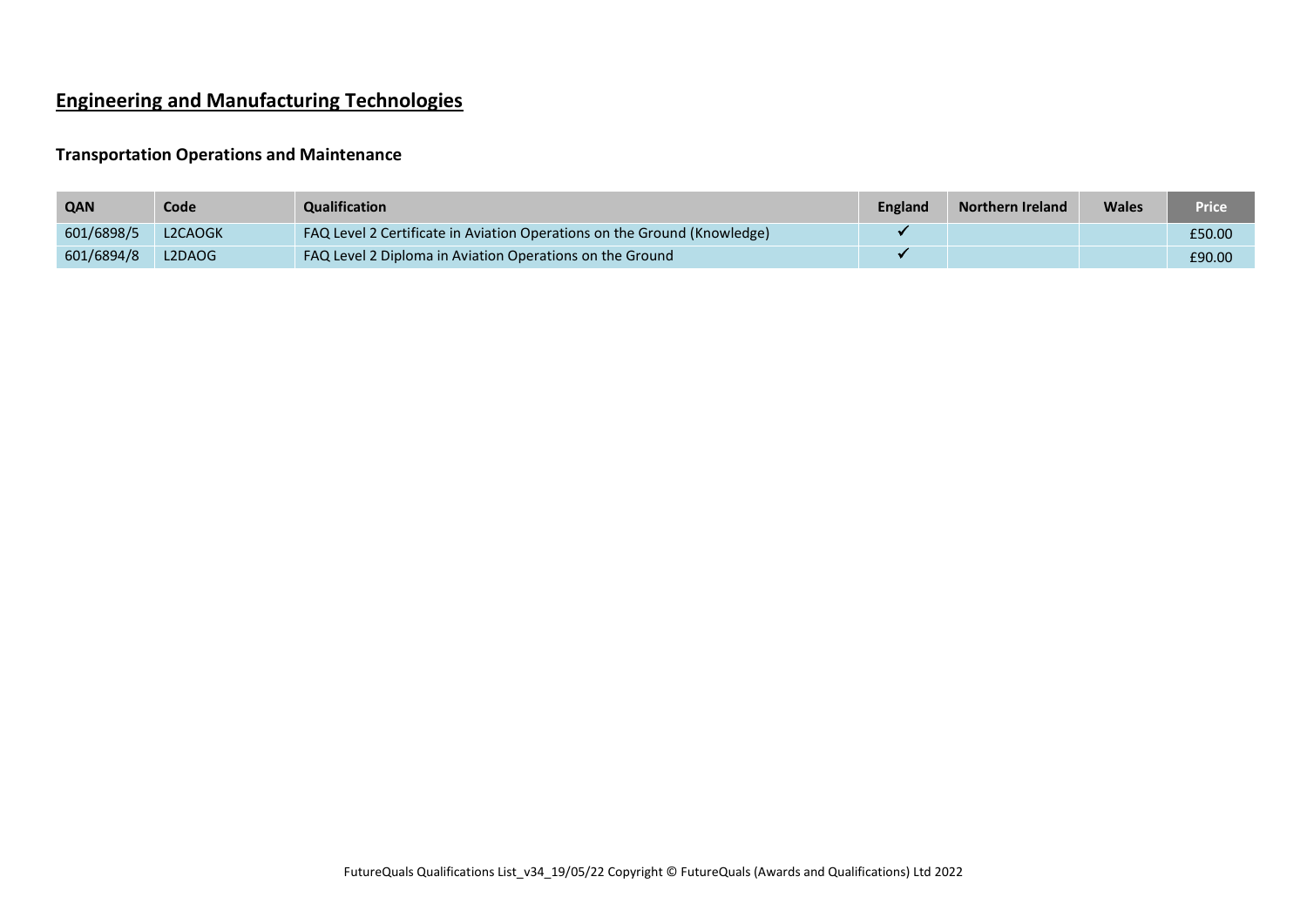# **Retail and Commercial Enterprise**

#### **Warehousing and Distribution**

| QAN        | Code               | <b>Qualification</b>                                                          | <b>England</b> | <b>Northern Ireland</b> | <b>Wales</b> | Price  |
|------------|--------------------|-------------------------------------------------------------------------------|----------------|-------------------------|--------------|--------|
| 601/2269/9 | L <sub>2</sub> CWS | FAQ Level 2 Certificate in Warehousing and Storage (CLOSED FOR REGISTRATIONS) |                |                         |              | £81.00 |

## **Facilities and Cleaning Services**

| QAN        | Code                | <b>Qualification</b>                                                                        | England | <b>Northern Ireland</b> | <b>Wales</b> | Price  |
|------------|---------------------|---------------------------------------------------------------------------------------------|---------|-------------------------|--------------|--------|
| 601/3693/5 | L <sub>2</sub> CFSP | <b>FAQ Level 2 Certificate in Facilities Services Principles (CLOSED FOR REGISTRATIONS)</b> |         |                         |              | £65.00 |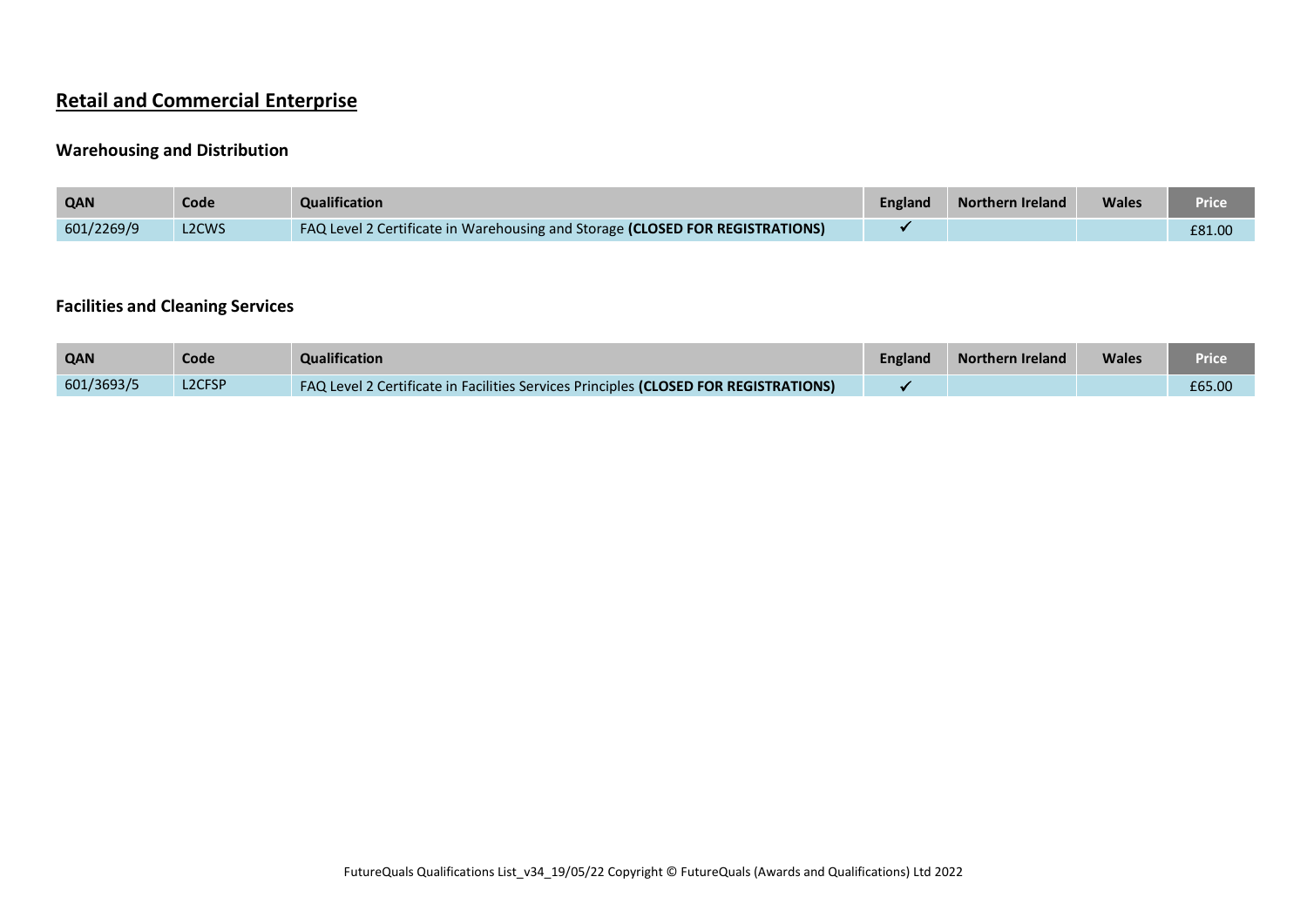# **Education, Training and Assessing**

## **Assessing Qualifications**

| <b>QAN</b> | Code    | <b>Qualification</b>                                                          | <b>England</b> | <b>Northern Ireland</b> | Wales | <b>Price</b> |
|------------|---------|-------------------------------------------------------------------------------|----------------|-------------------------|-------|--------------|
| 501/1864/X | L3AUPPA | FAQ Level 3 Award in Understanding the Principles and Practices of Assessment |                |                         |       | £20.00       |
| 501/1863/8 | L3AAVRA | FAQ Level 3 Award in Assessing Vocationally Related Achievement               |                |                         |       | £35.00       |
| 501/1866/3 | L3AACWE | FAQ Level 3 Award in Assessing Competence in the Work Environment             |                |                         |       | £35.00       |
| 501/1865/1 | L3CAVA  | FAQ Level 3 Certificate in Assessing Vocational Achievement                   |                |                         |       | £60.00       |

#### **Education and Training Qualifications**

| <b>QAN</b> | Code         | Qualification                                     | <b>England</b> | <b>Northern Ireland</b> | <b>Wales</b>           | <b>Price</b> |
|------------|--------------|---------------------------------------------------|----------------|-------------------------|------------------------|--------------|
| 601/0129/5 | L3AET        | FAQ Level 3 Award in Education and Training       |                |                         | $\mathcal{L}^{\prime}$ | £40.00       |
| 601/0583/5 | L4CET        | FAQ Level 4 Certificate in Education and Training |                |                         | $\mathcal{L}^{\prime}$ | £75.00       |
| 601/0580/X | <b>L5DET</b> | FAQ Level 5 Diploma in Education and Training     |                |                         |                        | £150.00      |

#### **Learning and Development Qualifications**

| <b>QAN</b> | Code  | Qualification                                       | <b>England</b> | <b>Northern Ireland</b> | <b>Wales</b> | Price  |
|------------|-------|-----------------------------------------------------|----------------|-------------------------|--------------|--------|
| 603/2739/X | L3CLD | FAQ Level 3 Certificate in Learning and Development |                |                         |              | £90.00 |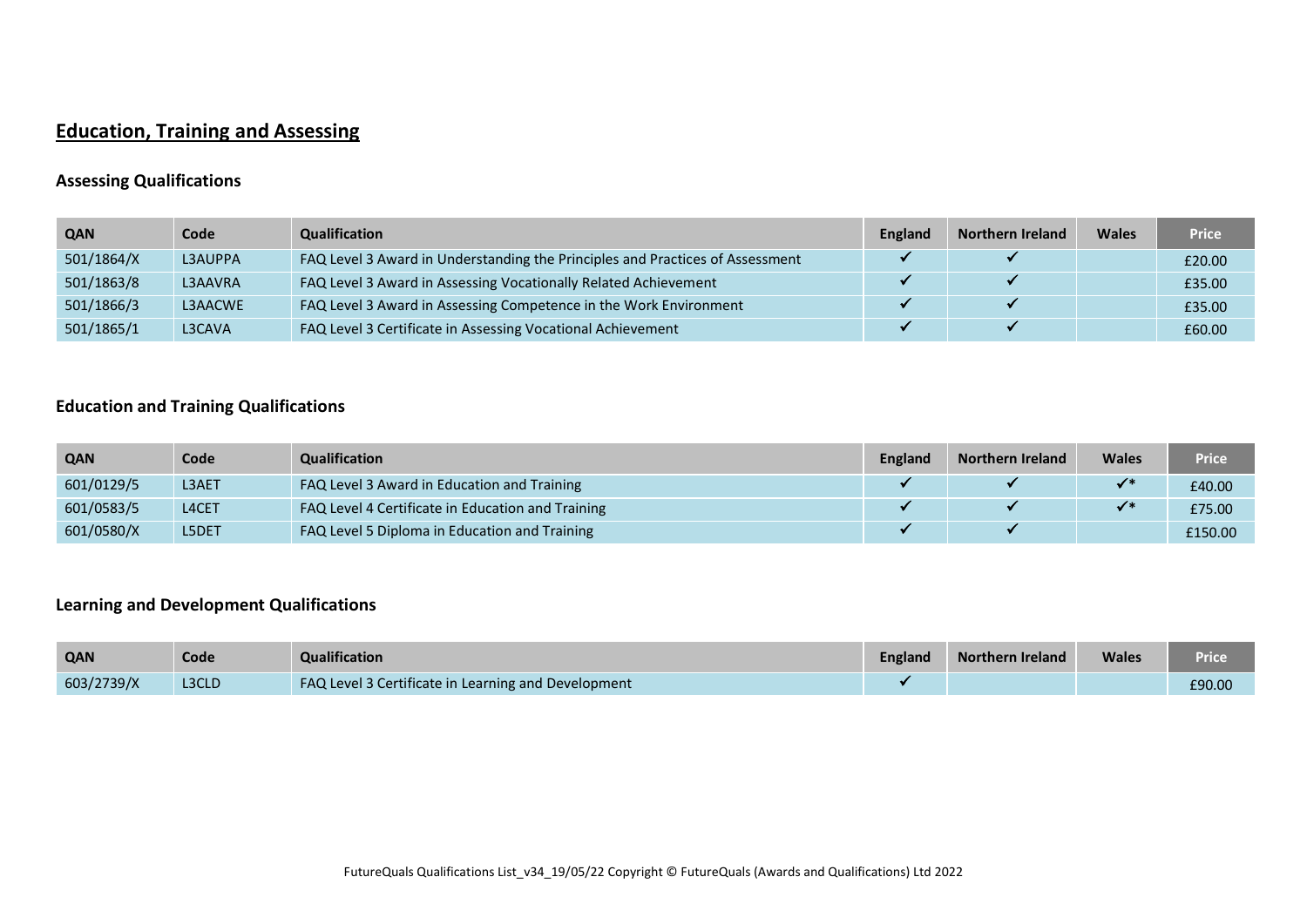#### **\*Denotes designated for funding in Wales**

#### **Internal Quality Assurance Qualifications**

| <b>QAN</b> | Code       | <b>Qualification</b>                                                                                      | <b>England</b> | <b>Northern Ireland</b> | <b>Wales</b> | <b>Price</b> |
|------------|------------|-----------------------------------------------------------------------------------------------------------|----------------|-------------------------|--------------|--------------|
| 501/2178/9 | L4AUIQAAPP | FAQ Level 4 Award in Understanding the Internal Quality Assurance of Assessment Processes and<br>Practice |                |                         |              | £35.00       |
| 501/2161/3 | L4AIQAAPP  | FAQ Level 4 Award in the Internal Quality Assurance of Assessment Processes and Practice                  |                |                         |              | £45.00       |
| 501/2177/7 | L4CLIQAAPP | FAQ Level 4 Certificate in Leading the Internal Quality Assurance of Assessment Processes and<br>Practice |                |                         |              | £60.00       |

#### **External Quality Assurance Qualifications**

| <b>QAN</b> | Code       | <b>Qualification</b>                                                                                      | <b>England</b> | <b>Northern Ireland</b> | <b>Wales</b> | <b>Price</b> |
|------------|------------|-----------------------------------------------------------------------------------------------------------|----------------|-------------------------|--------------|--------------|
| 501/2176/5 | L4AUEQAAPP | FAQ Level 4 Award in Understanding the External Quality Assurance of Assessment Processes and<br>Practice |                |                         |              | £35.00       |
| 501/1882/1 | L4AEQAAPP  | FAQ Level 4 Award in the External Quality Assurance of Assessment Processes and Practice                  |                |                         |              | £45.00       |
| 501/1883/3 | L4CLEQAAPP | FAQ Level 4 Certificate in Leading the External Quality Assurance of Assessment Processes and<br>Practice |                |                         |              | £60.00       |

#### **Horticulture and Forestry**

| <b>QAN</b> | Code    | <b>Qualification</b>                                          | <b>England</b> | <b>Northern Ireland</b> | <b>Wales</b> | Price  |
|------------|---------|---------------------------------------------------------------|----------------|-------------------------|--------------|--------|
| 601/4114/1 | L3CFSPL | FAQ Level 3 Certificate in Forest School Programme Leadership |                |                         |              | £50.00 |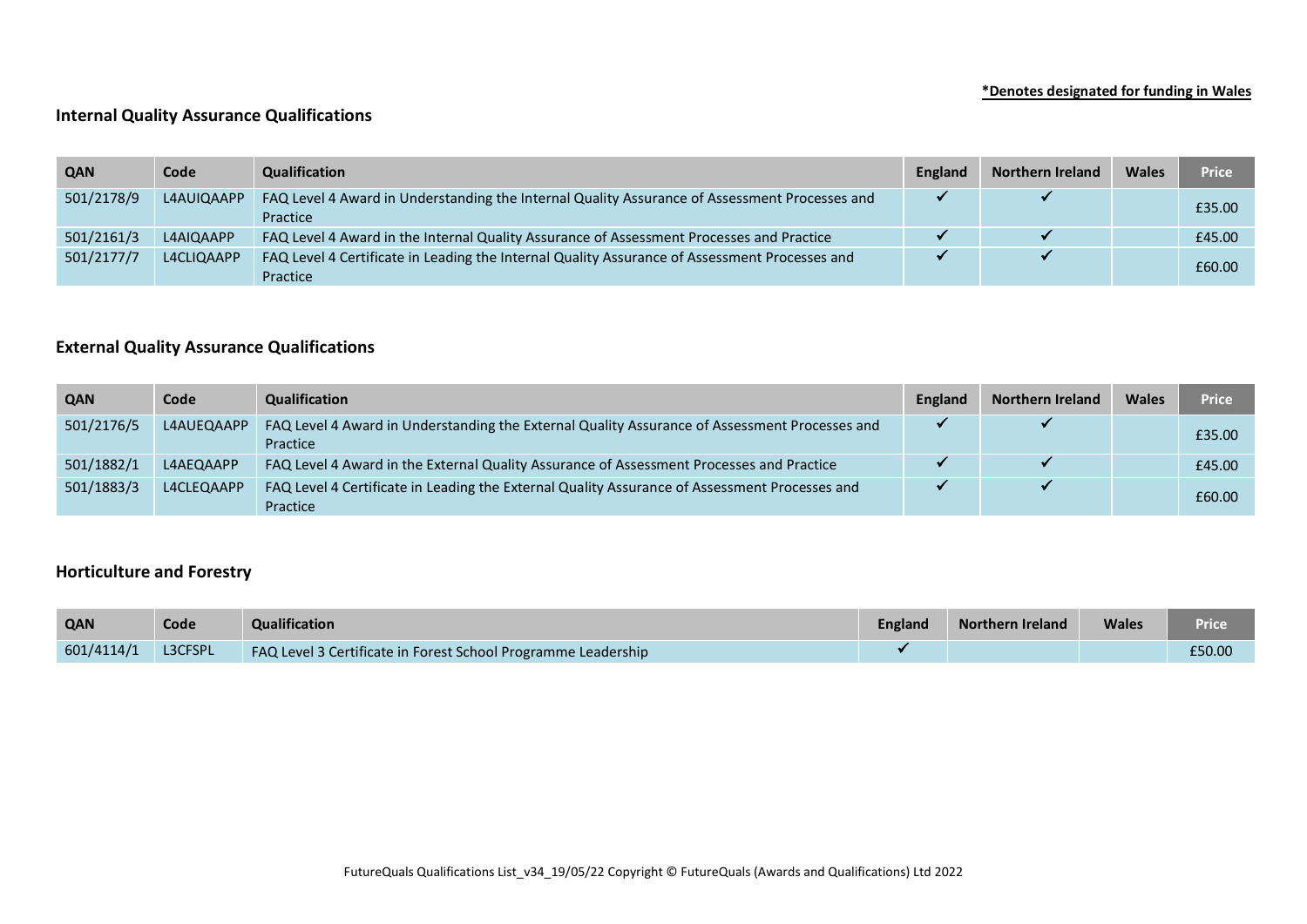# **Preparation for Life and Work**

## **Foundations for Learning and Life**

| <b>QAN</b> | Code               | <b>Qualification</b>                                        | England | <b>Northern Ireland</b> | <b>Wales</b> | <b>Price</b> |
|------------|--------------------|-------------------------------------------------------------|---------|-------------------------|--------------|--------------|
| 601/6311/2 | L <sub>1</sub> AP  | FAQ Level 1 Award in Progression (CLOSED FOR REGISTRATIONS) |         |                         |              | £20.00       |
| 601/6312/4 | L <sub>1</sub> CP  | FAQ Level 1 Certificate in Progression                      |         |                         |              | £30.00       |
| 600/6441/9 | L <sub>2</sub> AED | FAQ Level 2 Award in Equality and Diversity                 |         |                         |              | £10.00       |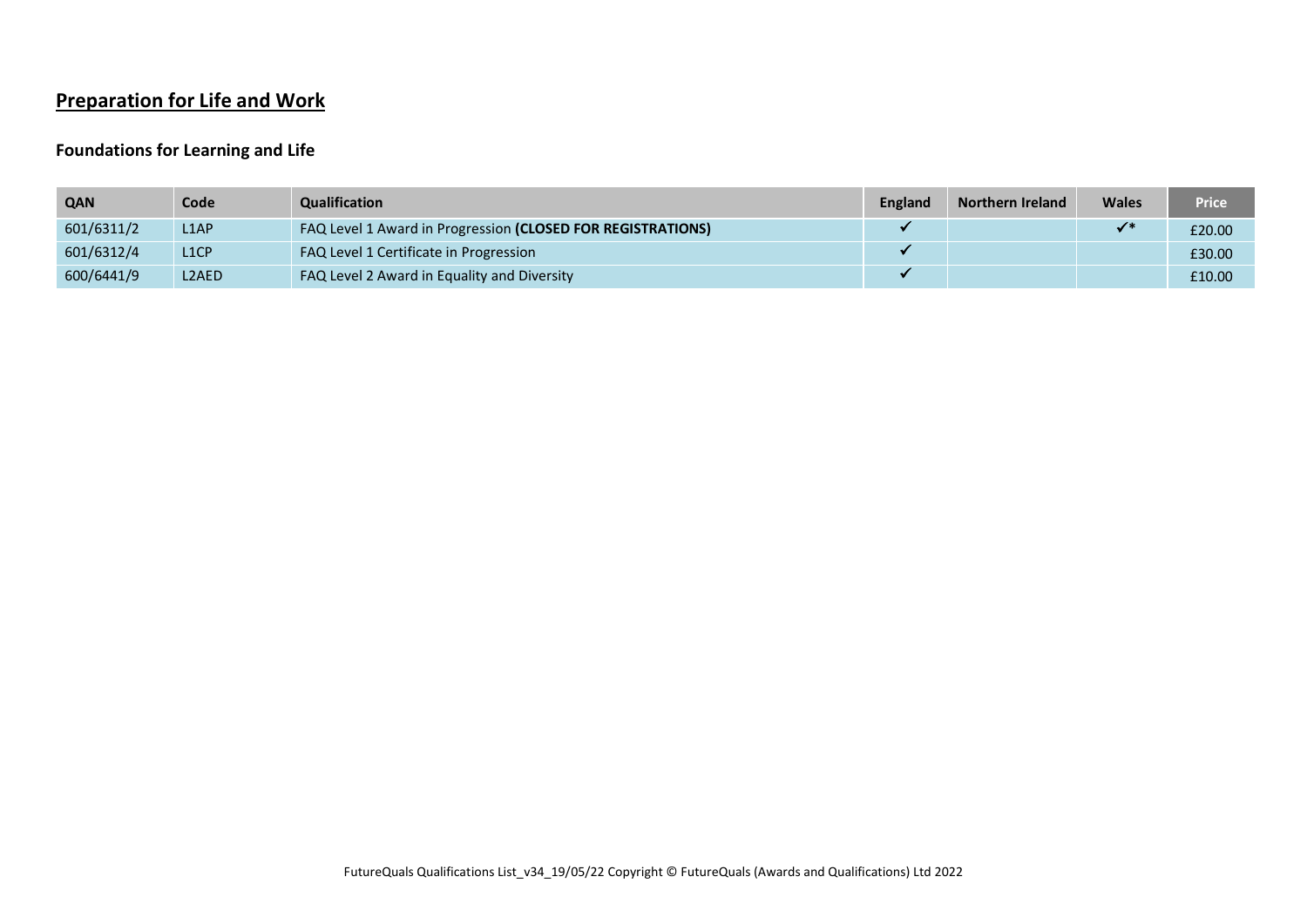## **Business Skills**

#### **Administration**

| <b>QAN</b> | Code         | <b>Qualification</b>                                                             | England | Northern Ireland | <b>Wales</b> | Price   |
|------------|--------------|----------------------------------------------------------------------------------|---------|------------------|--------------|---------|
| 601/3849/X | <b>L3DBA</b> | <b>FAQ Level 3 Diploma in Business Administration (CLOSED FOR REGISTRATIONS)</b> |         |                  |              | £120.00 |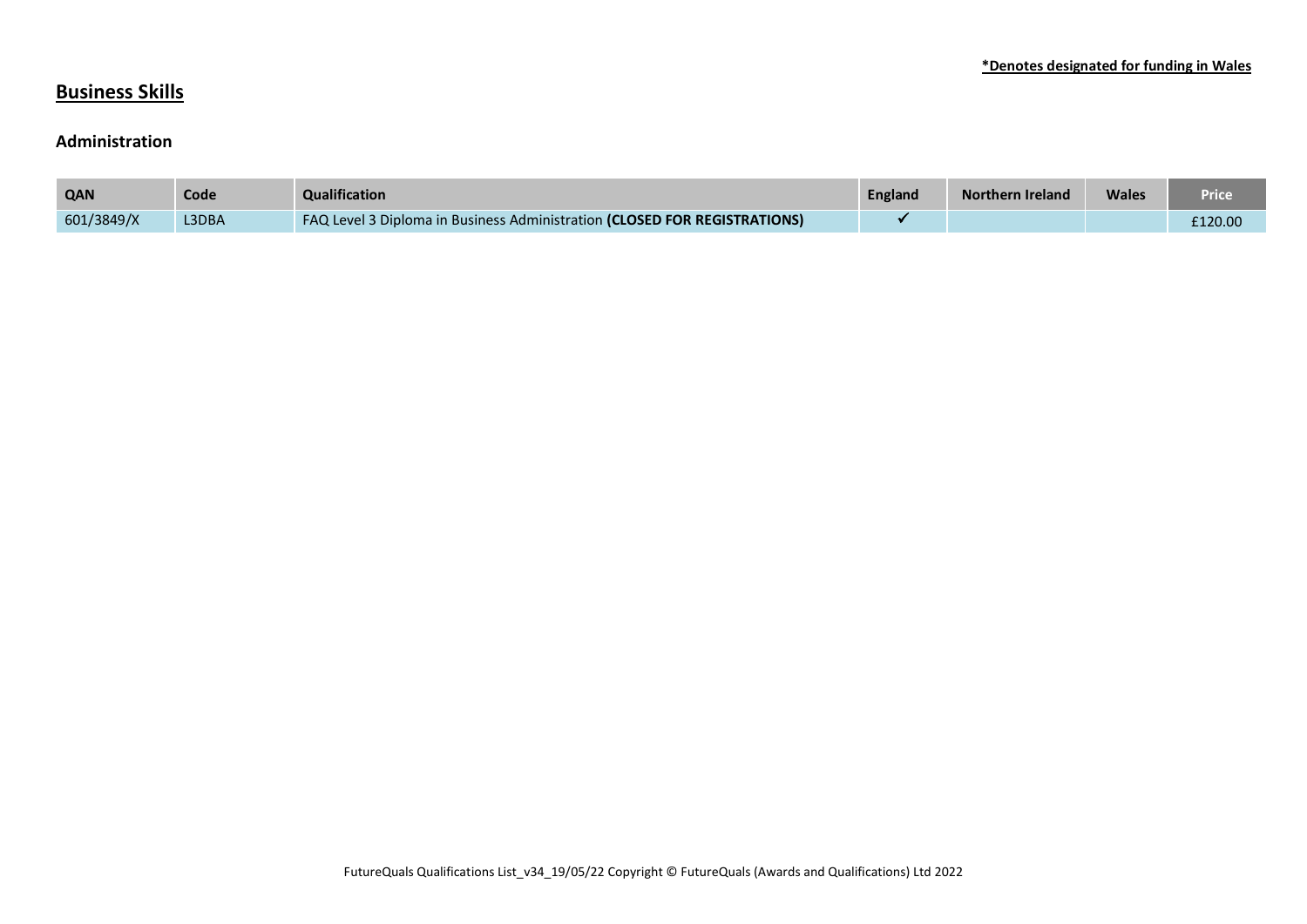# **Team Leading and Management**

#### **Business Management**

| <b>QAN</b> | Code               | <b>Qualification</b>                                                                               | <b>England</b> | <b>Northern Ireland</b> | <b>Wales</b> | <b>Price</b> |
|------------|--------------------|----------------------------------------------------------------------------------------------------|----------------|-------------------------|--------------|--------------|
| 601/3853/1 | L <sub>2</sub> DTL | FAQ Level 2 Diploma in Team Leading (CLOSED FOR REGISTRATIONS)                                     |                |                         |              | £110.00      |
| 601/3874/9 | L3DM               | FAQ Level 3 Diploma in Management (CLOSED FOR REGISTRATIONS)                                       |                |                         |              | £120.00      |
| 601/5872/4 | L4DML              | FAQ Level 4 Diploma in Management and Leadership (CLOSED FOR REGISTRATIONS)                        | √              |                         |              | £90.00       |
| 601/4598/5 | L4DPM              | FAQ Level 4 Diploma in Project Management (CLOSED FOR REGISTRATIONS)                               |                |                         |              | £110.00      |
| 601/3875/0 | L4NVQDM            | FAQ Level 4 NVQ Diploma in Management (CLOSED FOR REGISTRATIONS)                                   | J              |                         |              | £100.00      |
| 601/5873/6 | L5DML              | FAQ Level 5 Diploma in Management and Leadership (CLOSED FOR REGISTRATIONS)                        |                |                         |              | £95.00       |
| 601/3854/3 | L5NVQDML           | FAQ Level 5 NVQ Diploma in Management and Leadership (CLOSED FOR<br><b>REGISTRATIONS)</b>          |                |                         |              | £110.00      |
| 601/3870/1 | L7NVQDSML          | FAQ Level 7 NVQ Diploma in Strategic Management and Leadership (CLOSED FOR<br><b>REGISTRATIONS</b> | w              |                         |              | £120.00      |

#### **Marketing, Sales and Social Media**

| QAN        | Code  | <b>Qualification</b>                                                | <b>England</b> | <b>Northern Ireland</b> | <b>Wales</b> | <b>Price</b> |
|------------|-------|---------------------------------------------------------------------|----------------|-------------------------|--------------|--------------|
| 601/7138/8 | L3DDM | FAQ Level 3 Diploma in Digital Marketing (CLOSED FOR REGISTRATIONS) |                |                         |              | £115.00      |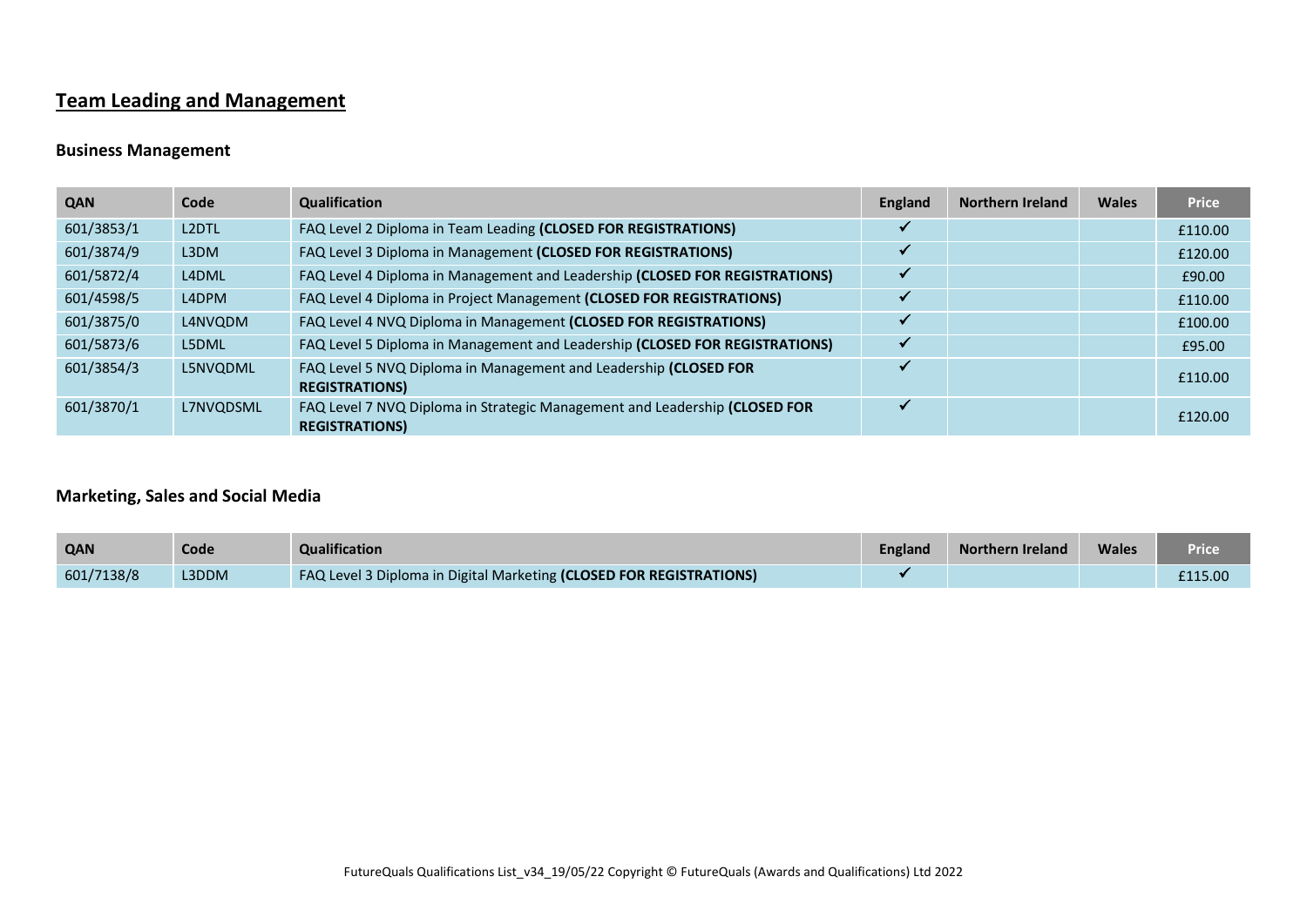# **Functional Skills Qualifications**

#### **Level 1 Functional Skills in English**

| QAN        | Code         | Qualification                                                 | <b>England</b> | <b>Northern Ireland</b> | <b>Wales</b> | Price  |
|------------|--------------|---------------------------------------------------------------|----------------|-------------------------|--------------|--------|
| 603/4602/4 | <b>L1FSE</b> | <b>FAQ Level 1 Functional Skills Qualification in English</b> |                |                         |              | £18.50 |

#### **Level 2 Functional Skills in English**

| <b>QAN</b> | Code         | Qualification                                          | <b>England</b> | Northern Ireland | <b>Wales</b> | Price  |
|------------|--------------|--------------------------------------------------------|----------------|------------------|--------------|--------|
| 603/4603/6 | <b>L2FSE</b> | FAQ Level 2 Functional Skills Qualification in English |                |                  |              | £18.50 |

## **Level 1 Functional Skills in Mathematics**

| <b>QAN</b> | Code  | <b>Qualification</b>                                       | England | Northern Ireland | <b>Wales</b> | <b>Price</b> |
|------------|-------|------------------------------------------------------------|---------|------------------|--------------|--------------|
| 603/4803/3 | L1FSM | FAQ Level 1 Functional Skills Qualification in Mathematics |         |                  |              | £18.50       |

#### **Level 2 Functional Skills in Mathematics**

| <b>QAN</b> | Code  | <b>Qualification</b>                                              | <b>England</b> | <b>Northern Ireland</b> | <b>Wales</b> | Price  |
|------------|-------|-------------------------------------------------------------------|----------------|-------------------------|--------------|--------|
| 603/4804/5 | L2FSM | <b>FAQ Level 2 Functional Skills Qualification in Mathematics</b> |                |                         |              | £18.50 |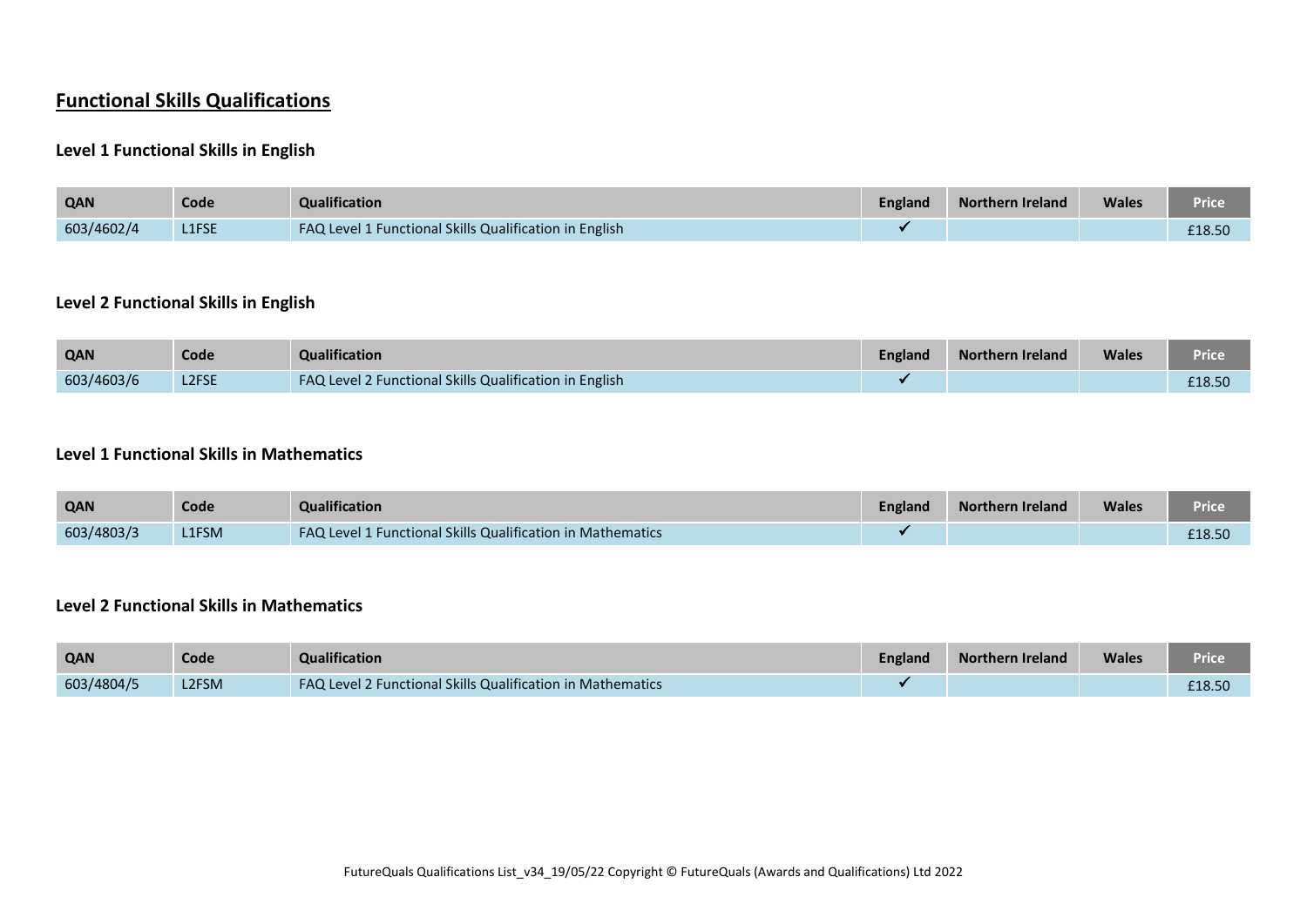## **SQA Qualifications**

FutureQuals also offers regulated qualifications to approved colleges and training providers through The Scottish Qualifications Authority (SQA).

## **First Aid**

| QAN      | Code   | Qualification                               | Price  |
|----------|--------|---------------------------------------------|--------|
| SL6AFAW  | R53904 | First Aid At Work at SCQF Level 6           | £10.00 |
| SL6AEFAW | R53804 | Emergency First Aid at Work at SCQF Level 6 | £5.00  |

#### **Health**

| QAN     | Code   | Qualification                                                    | Price   |
|---------|--------|------------------------------------------------------------------|---------|
| SQAERAD | R48204 | Certificate in Emergency Response Ambulance Driving SCQF Level 6 | £59.50  |
| SL7DAT  | R48304 | Diploma for Ambulance Technicians at SCQF Level 7                | £120.00 |